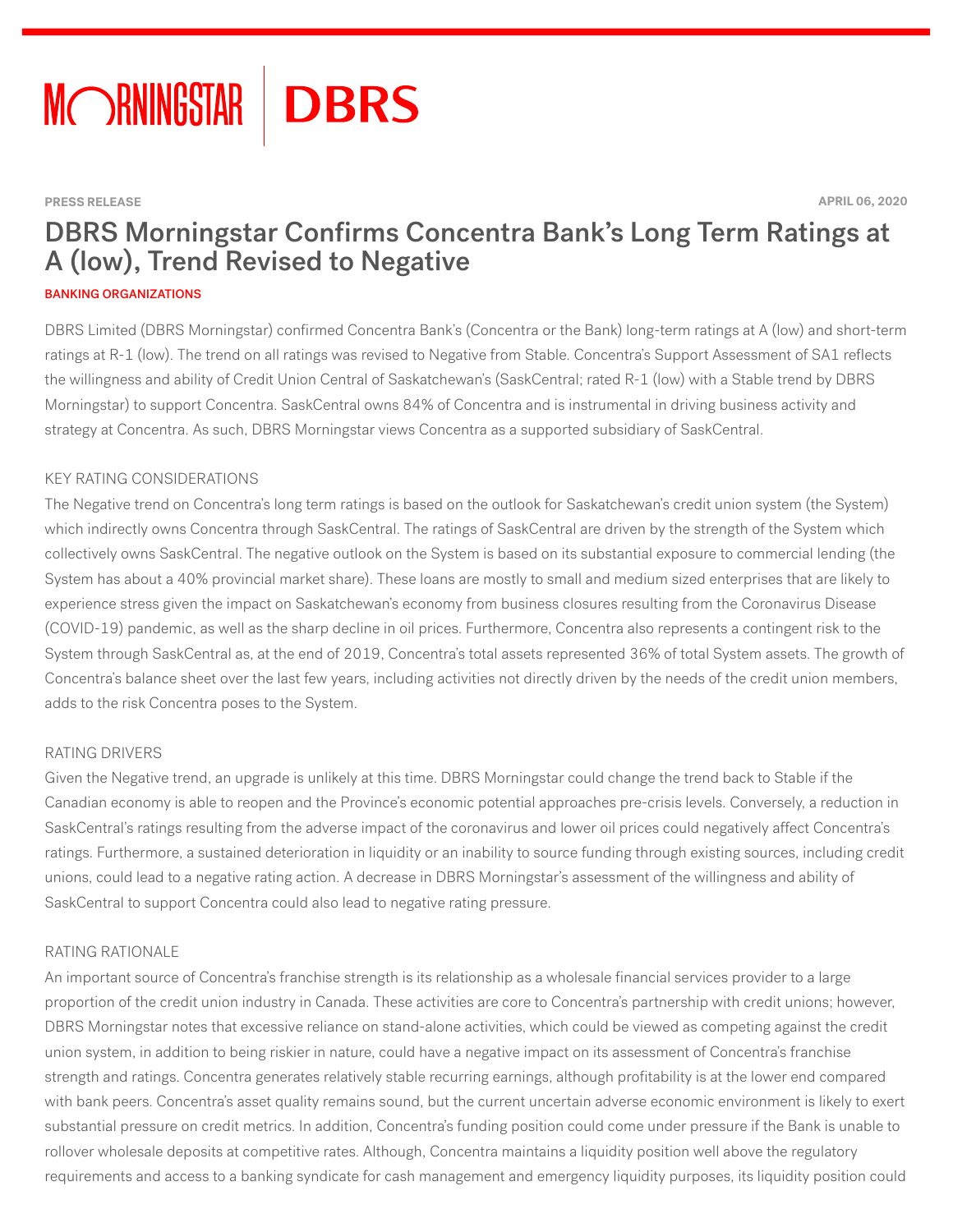deteriorate if a substantial portion of its loans require a payment deferral at the same time as it becomes challenging to access wholesale markets. Positively, as a federally regulated bank, Concentra potentially has access to the various liquidity programs announced by the Bank of Canada. Furthermore, in DBRS Morningstar's view, the Bank's F2019 total capital ratio and leverage ratio of 17.9% and 5.2%, respectively, are both well above the regulatory minimum requirements.

# ESG CONSIDERATIONS

A description of how DBRS Morningstar considers ESG factors within the DBRS Morningstar analytical framework and its methodologies can be found at: [https://www.dbrsmorningstar.com/research/357792.](https://www.dbrsmorningstar.com/research/357792)

Notes:

The principal methodology is the Global Methodology for Rating Banks and Banking Organisations (June 2019).

For more information regarding rating methodologies and Coronavirus Disease (COVID-19), please see the following DBRS Morningstar press release:<https://www.dbrsmorningstar.com/research/357883>.

The related regulatory disclosures pursuant to the National Instrument 25-101 Designated Rating Organizations are hereby incorporated by reference and can be found on the issuer page at www.dbrsmorningstar.com.

The rated entity or its related entities did participate in the rating process for this rating action. DBRS Morningstar had access to the accounts and other relevant internal documents of the rated entity or its related entities in connection with this rating action.

Generally, the conditions that lead to the assignment of a Negative or Positive trend are resolved within a 12-month period. DBRS Morningstar's outlooks and ratings are under regular surveillance.

For more information on this credit or on this industry, visit www.dbrsmorningstar.com.

## DBRS Limited

DBRS Tower, 181 University Avenue, Suite 700 Toronto, ON M5H 3M7 Canada Tel. +1 416 593-5577

## Ratings

## Concentra Bank

| Date Issued | <b>Debt Rated</b>        | Action          | Rating      | <b>Trend</b> | <b>Issued</b>         |
|-------------|--------------------------|-----------------|-------------|--------------|-----------------------|
| 06-Apr-20   | Long-Term Issuer Rating  | Trend<br>Change | A (low)     | Neg          | $\boxed{\mathsf{CA}}$ |
| 06-Apr-20   | Short-Term Issuer Rating | Trend<br>Change | $R-1$ (low) | Neg          | CA                    |
| 06-Apr-20   | Long-Term Deposits       | Trend<br>Change | A (low)     | Neg          | $\boxed{\mathsf{CA}}$ |
| 06-Apr-20   | Long-Term Senior Debt    | Trend<br>Change | A (low)     | Neg          | CA                    |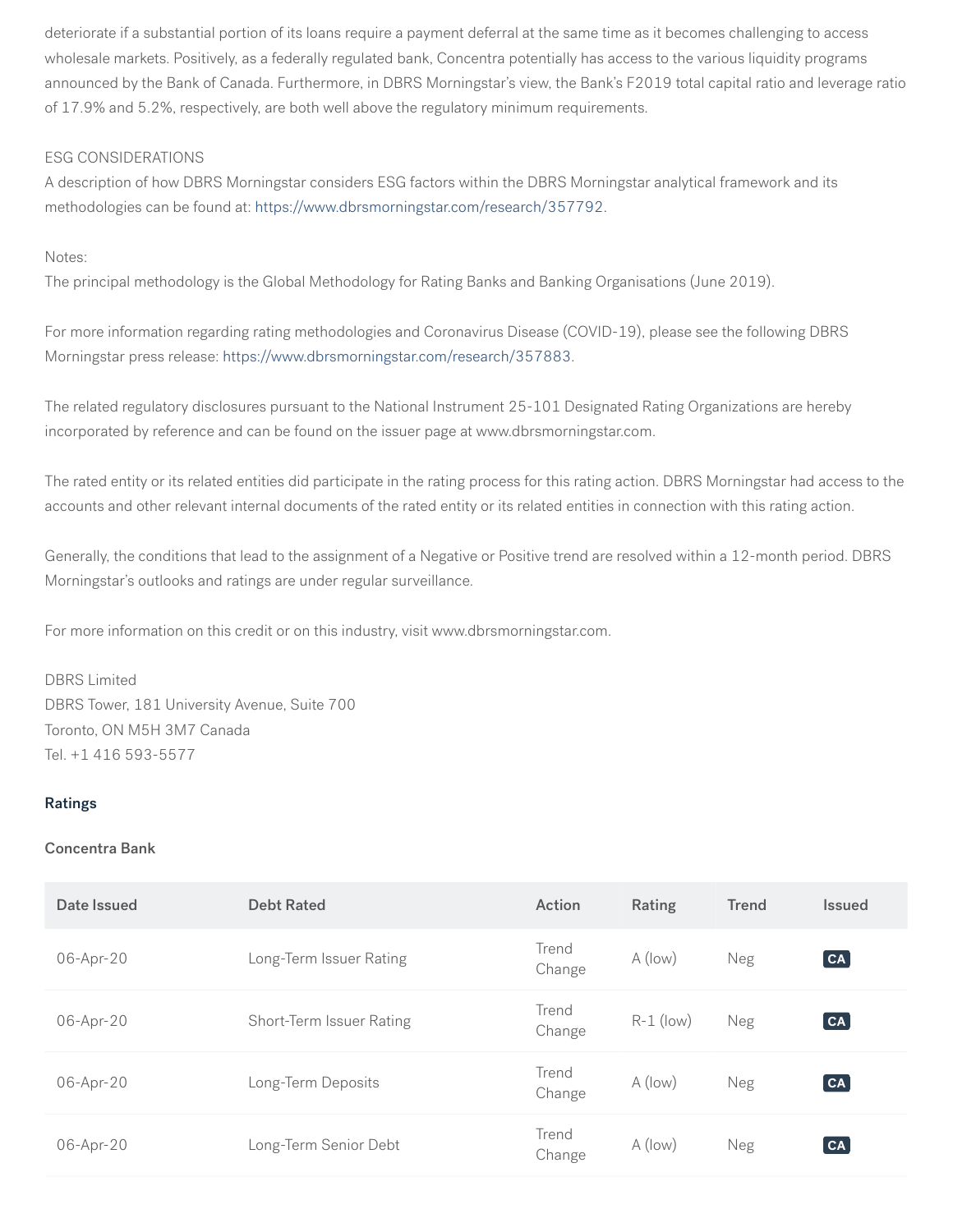| Date Issued | <b>Debt Rated</b>      | Action          | Rating      | Trend | <b>Issued</b>   |
|-------------|------------------------|-----------------|-------------|-------|-----------------|
| 06-Apr-20   | Short-Term Instruments | Trend<br>Change | $R-1$ (low) | Neg   | $\overline{CA}$ |

ALL DBRS RATINGS ARE SUBJECT TO DISCLAIMERS AND CERTAIN LIMITATIONS. PLEASE READ THESE [DISCLAIMERS AND](https://www.dbrs.com/disclaimer/) [LIMITATIONS](https://www.dbrs.com/disclaimer/). ADDITIONAL INFORMATION REGARDING DBRS RATINGS, INCLUDING DEFINITIONS, POLICIES AND METHODOLOGIES, ARE AVAILABLE ON [WWW.DBRS.COM](https://www.dbrs.com).

# **Contacts**

Sohail Ahmer Vice President - Global FIG +1 416 597 7409 [sohail.ahmer@dbrsmorningstar.com](mailto:sohail.ahmer@dbrsmorningstar.com)

# Michael Driscoll

Managing Director, Head of NA FIG +1 212 806 3243 [michael.driscoll@dbrsmorningstar.com](mailto:michael.driscoll@dbrsmorningstar.com)